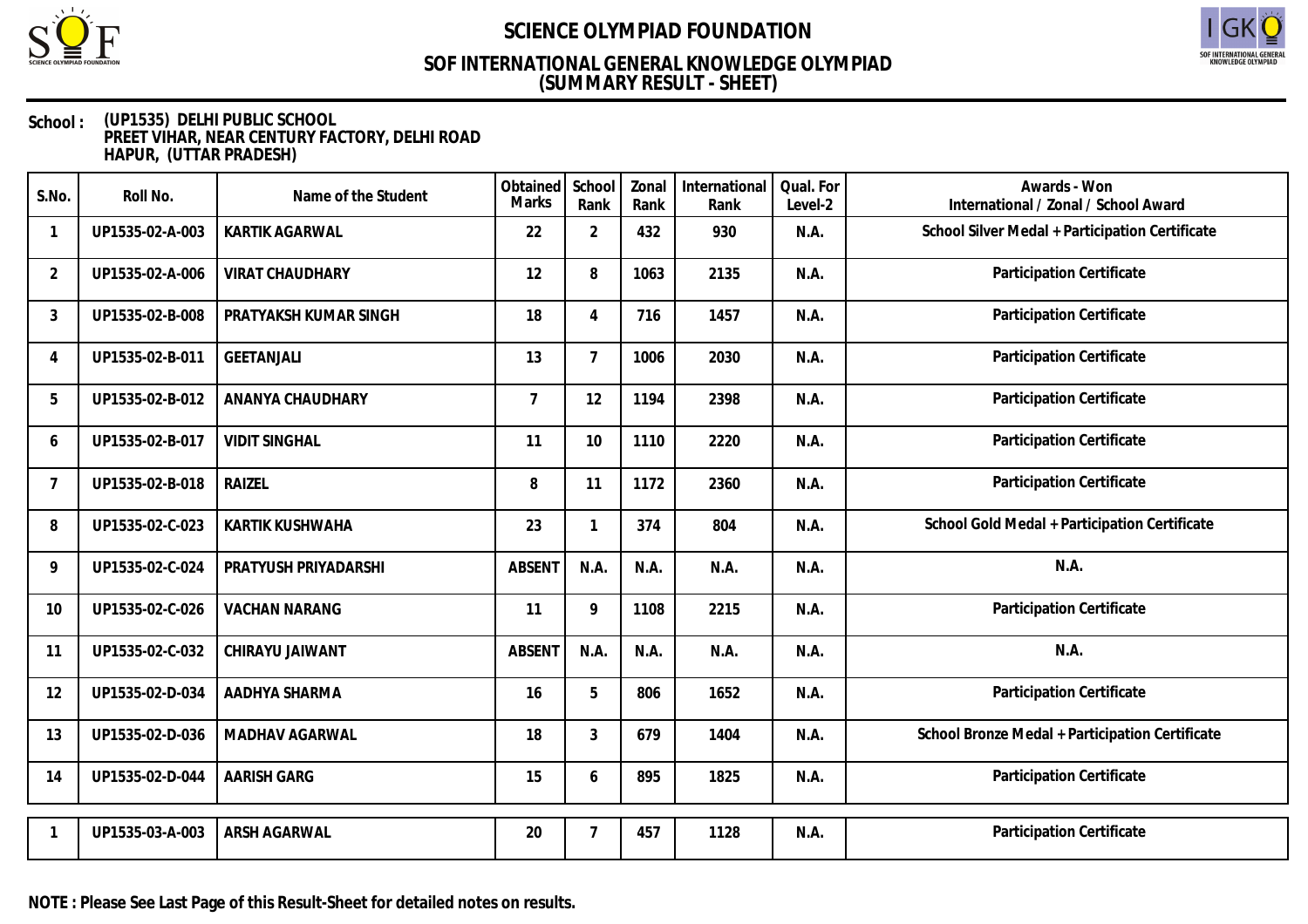

# SOF INTERNATIONAL GENERAL<br>KNOWLEDGE OLYMPIAD

### **(SUMMARY RESULT - SHEET) SOF INTERNATIONAL GENERAL KNOWLEDGE OLYMPIAD**

| S.No.          | Roll No.        | Name of the Student    | Obtained<br>Marks | School<br>Rank | Zonal<br>Rank | International<br>Rank | Qual. For<br>Level-2 | Awards - Won<br>International / Zonal / School Award |
|----------------|-----------------|------------------------|-------------------|----------------|---------------|-----------------------|----------------------|------------------------------------------------------|
| 2              | UP1535-03-A-005 | <b>DUKE VERMA</b>      | 12                | 13             | 1015          | 2084                  | N.A.                 | Participation Certificate                            |
| 3              | UP1535-03-A-006 | HARSH VARDHAN RATHI    | 21                | 4              | 392           | 1016                  | N.A.                 | Participation Certificate                            |
| 4              | UP1535-03-A-010 | JAYVEER SINGH GAUTAM   | 11                | 14             | 1060          | 2156                  | N.A.                 | Participation Certificate                            |
| 5              | UP1535-03-A-011 | <b>KSHITIZ RAJIWAL</b> | 15                | 10             | 798           | 1744                  | N.A.                 | Participation Certificate                            |
| 6              | UP1535-03-B-014 | PREKSHA TEOTIA         | 22                | 1              | 303           | 861                   | N.A.                 | School Gold Medal + Participation Certificate        |
| $\overline{7}$ | UP1535-03-B-015 | <b>MANIK JOHARI</b>    | 13                | 11             | 938           | 1967                  | N.A.                 | Participation Certificate                            |
| 8              | UP1535-03-B-016 | PRATYUSH KUMAR         | 10                | 16             | 1126          | 2268                  | N.A.                 | Participation Certificate                            |
| 9              | UP1535-03-B-021 | <b>ISHIKA TYAGI</b>    | 17                | 8              | 647           | 1484                  | N.A.                 | Participation Certificate                            |
| 10             | UP1535-03-C-027 | <b>ARNAV DUBEY</b>     | <b>ABSENT</b>     | N.A.           | N.A.          | N.A.                  | N.A.                 | N.A.                                                 |
| 11             | UP1535-03-C-031 | <b>MANASVI PAL</b>     | 16                | 9              | 728           | 1627                  | N.A.                 | Participation Certificate                            |
| 12             | UP1535-03-C-034 | <b>NIKITA NANDINI</b>  | 21                | $\overline{2}$ | 363           | 968                   | N.A.                 | School Silver Medal + Participation Certificate      |
| 13             | UP1535-03-C-036 | SNIGDHA GUPTA          | 20                | 6              | 440           | 1102                  | N.A.                 | Participation Certificate                            |
| 14             | UP1535-03-D-041 | <b>AVNI SHARMA</b>     | 21                | 3              | 366           | 973                   | N.A.                 | School Bronze Medal + Participation Certificate      |
| 15             | UP1535-03-D-043 | <b>DIVYANSHI TOMER</b> | 21                | 3              | 366           | 973                   | N.A.                 | School Bronze Medal + Participation Certificate      |
| 16             | UP1535-03-D-048 | <b>KUNJ GOEL</b>       | 13                | 12             | 954           | 1990                  | N.A.                 | Participation Certificate                            |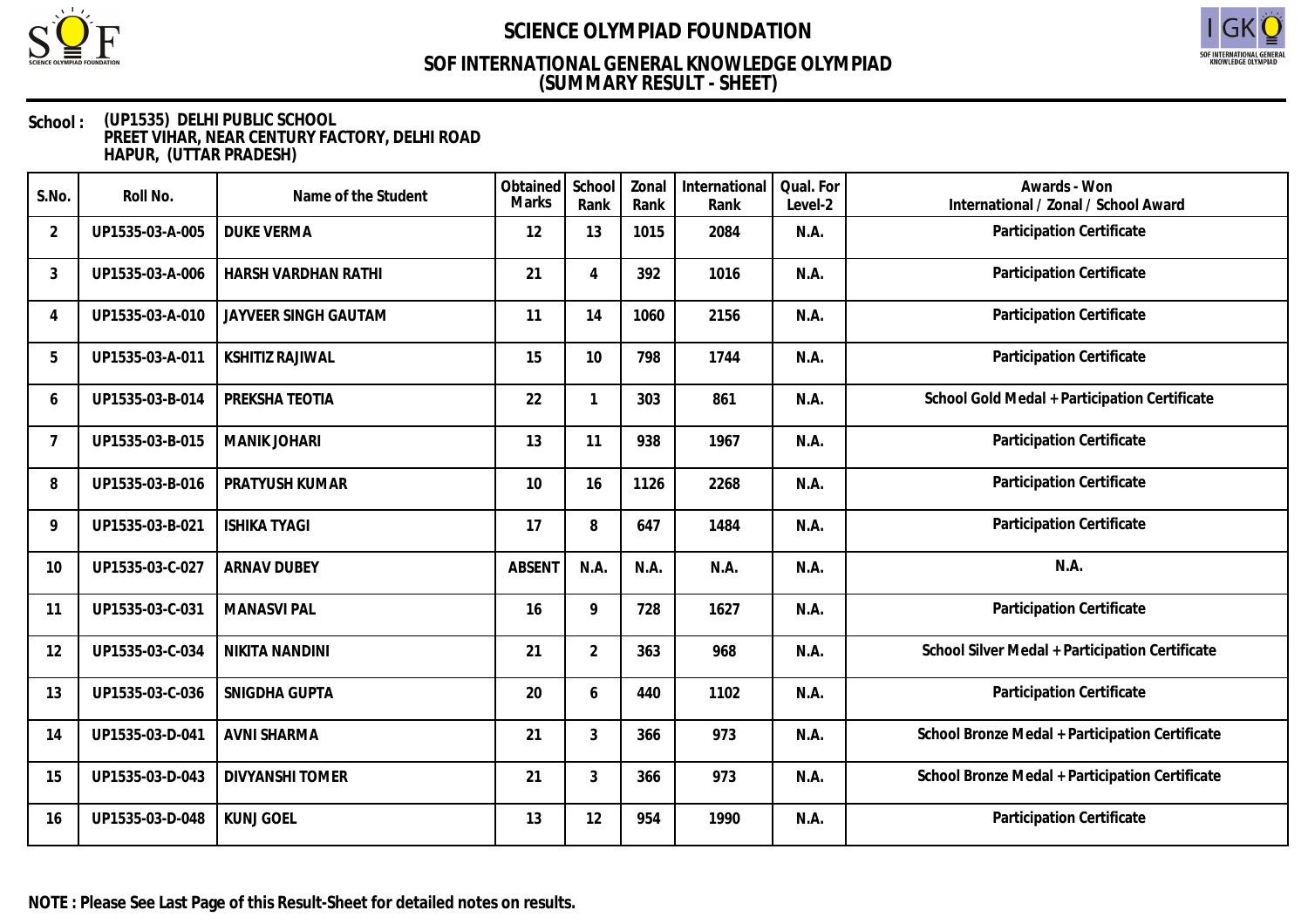



### **(SUMMARY RESULT - SHEET) SOF INTERNATIONAL GENERAL KNOWLEDGE OLYMPIAD**

| S.No.                     | Roll No.        | Name of the Student | Obtained<br><b>Marks</b> | School<br>Rank | Zonal<br>Rank | International<br>Rank | Qual. For<br>Level-2 | Awards - Won<br>International / Zonal / School Award |
|---------------------------|-----------------|---------------------|--------------------------|----------------|---------------|-----------------------|----------------------|------------------------------------------------------|
| 17                        | UP1535-03-D-049 | NAMAN JAKHAR        | 20                       | 5              | 439           | 1101                  | N.A.                 | Participation Certificate                            |
| 18                        | UP1535-03-D-053 | SHREEYANSH JOHARI   | 11                       | 15             | 1070          | 2173                  | N.A.                 | Participation Certificate                            |
| 19                        | UP1535-03-D-054 | SHRUTI SHARMA       | 21                       | 3              | 366           | 973                   | N.A.                 | School Bronze Medal + Participation Certificate      |
|                           | UP1535-04-A-001 | <b>ALEENA KHAN</b>  | 15                       | 13             | 669           | 1651                  | N.A.                 | Participation Certificate                            |
| $\overline{2}$            | UP1535-04-A-004 | DEEPANSHU GOEL      | 11                       | 20             | 892           | 2026                  | N.A.                 | Participation Certificate                            |
| 3                         | UP1535-04-A-006 | RATI SHARMA         | 16                       | 12             | 601           | 1540                  | N.A.                 | Participation Certificate                            |
| $\boldsymbol{\varLambda}$ | UP1535-04-A-007 | RITIKA SHARMA       | 18                       | 6              | 453           | 1267                  | N.A.                 | Participation Certificate                            |
| 5                         | UP1535-04-A-010 | <b>VATSAL GARG</b>  | 19                       | 5              | 410           | 1177                  | N.A.                 | Participation Certificate                            |
| 6                         | UP1535-04-B-011 | DRASHYE AGARWAL     | 18                       | $\overline{7}$ | 460           | 1276                  | N.A.                 | Participation Certificate                            |
| 7                         | UP1535-04-B-012 | ANSHMEET JAYANT     | 16                       | 9              | 583           | 1510                  | N.A.                 | Participation Certificate                            |
| 8                         | UP1535-04-B-015 | PARNIKA AGARWAL     | $\overline{7}$           | 24             | 1038          | 2268                  | N.A.                 | Participation Certificate                            |
| 9                         | UP1535-04-B-016 | <b>HARSHIT GARG</b> | 16                       | 11             | 592           | 1528                  | N.A.                 | Participation Certificate                            |
| 10                        | UP1535-04-B-027 | SPARSH VASHISTHA    | 12                       | 18             | 846           | 1949                  | N.A.                 | Participation Certificate                            |
| 11                        | UP1535-04-C-030 | AARAV AGARWAL       | 20                       | $\overline{2}$ | 342           | 1032                  | N.A.                 | School Silver Medal + Participation Certificate      |
| 12                        | UP1535-04-C-031 | ADIB CHAUDHARY      | 13                       | 15             | 769           | 1830                  | N.A.                 | Participation Certificate                            |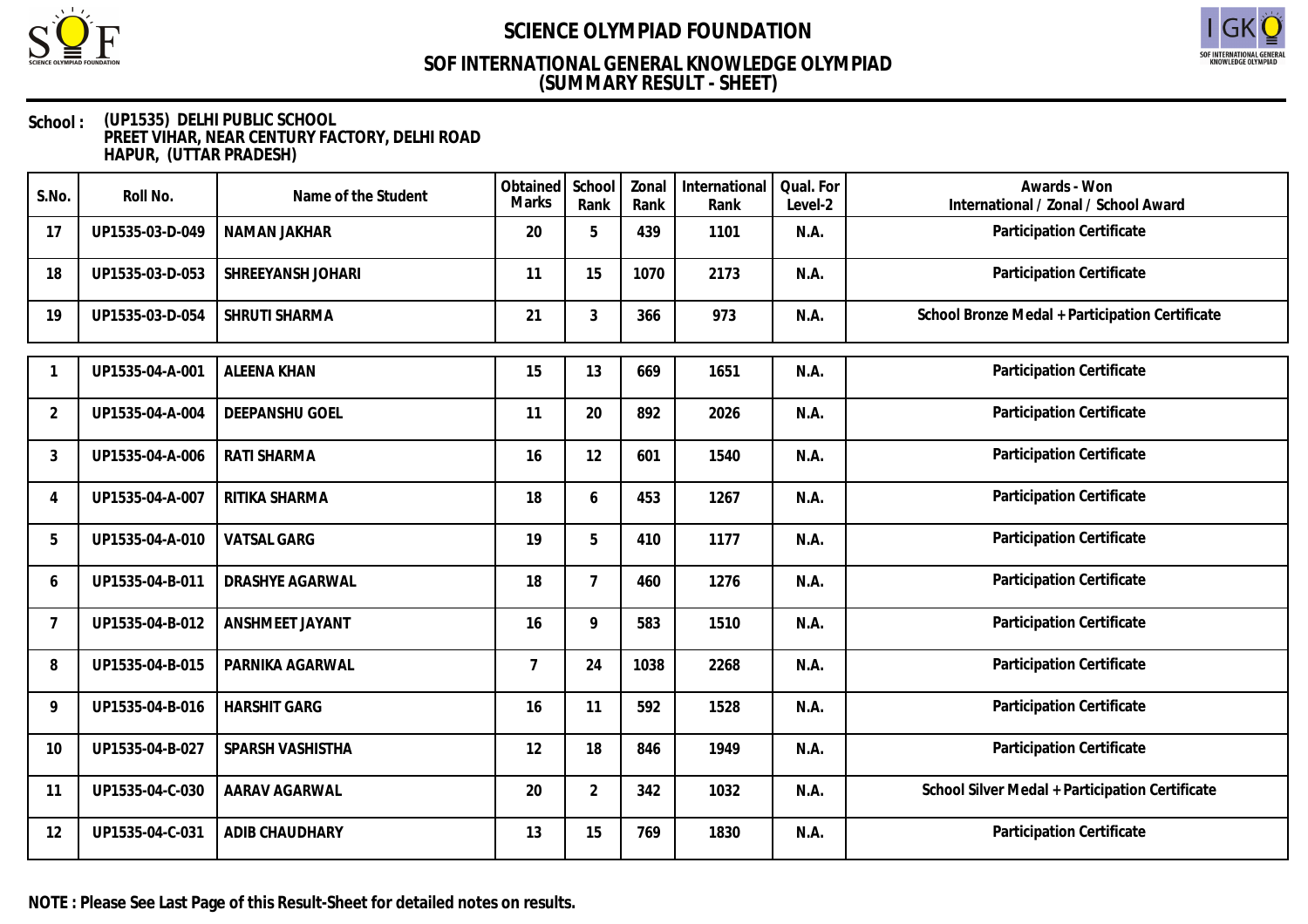

# SOF INTERNATIONAL GENERAL<br>KNOWLEDGE OLYMPIAD

### **(SUMMARY RESULT - SHEET) SOF INTERNATIONAL GENERAL KNOWLEDGE OLYMPIAD**

#### **School : (UP1535) DELHI PUBLIC SCHOOL PREET VIHAR, NEAR CENTURY FACTORY, DELHI ROAD HAPUR, (UTTAR PRADESH)**

| S.No.          | Roll No.        | Name of the Student         | Obtained<br><b>Marks</b> | School<br>Rank | Zonal<br>Rank | International<br>Rank | Qual. For<br>Level-2 | Awards - Won<br>International / Zonal / School Award |
|----------------|-----------------|-----------------------------|--------------------------|----------------|---------------|-----------------------|----------------------|------------------------------------------------------|
| 13             | UP1535-04-C-036 | CHETANYA GOEL               | 10                       | 21             | 922           | 2076                  | N.A.                 | Participation Certificate                            |
| 14             | UP1535-04-C-041 | PEEHU JAIN                  | 10                       | 22             | 934           | 2096                  | N.A.                 | Participation Certificate                            |
| 15             | UP1535-04-C-044 | SHREYA CHOUDHARY            | 12                       | 19             | 852           | 1957                  | N.A.                 | Participation Certificate                            |
| 16             | UP1535-04-C-045 | SHUBH NEEKHAREY             | 22                       | $\mathbf{1}$   | 218           | 756                   | N.A.                 | School Gold Medal + Participation Certificate        |
| 17             | UP1535-04-C-047 | <b>VAISHNAVI SINGH</b>      | 16                       | 10             | 584           | 1511                  | N.A.                 | Participation Certificate                            |
| 18             | UP1535-04-D-052 | <b>SAUMIL SINGH</b>         | 19                       | 3              | 381           | 1127                  | N.A.                 | School Bronze Medal + Participation Certificate      |
| 19             | UP1535-04-D-054 | YASHVI SHARMA               | 8                        | 23             | 1012          | 2226                  | N.A.                 | Participation Certificate                            |
| 20             | UP1535-04-D-056 | <b>KARTIK SINGH</b>         | 19                       | $\overline{4}$ | 390           | 1145                  | N.A.                 | Participation Certificate                            |
| 21             | UP1535-04-D-062 | <b>GARIMA KAIN</b>          | 17                       | 8              | 513           | 1392                  | N.A.                 | Participation Certificate                            |
| 22             | UP1535-04-D-063 | <b>MOKSH MATHUR</b>         | 13                       | 16             | 772           | 1833                  | N.A.                 | Participation Certificate                            |
| 23             | UP1535-04-D-064 | <b>HARDIK BANSAL</b>        | 13                       | 14             | 765           | 1821                  | N.A.                 | Participation Certificate                            |
| 24             | UP1535-04-D-066 | YUVRAJ MOHAN                | 13                       | 17             | 800           | 1869                  | N.A.                 | Participation Certificate                            |
| -1             | UP1535-05-A-004 | PARTH AGARWAL               | 18                       | 6              | 898           | 2646                  | N.A.                 | Participation Certificate                            |
| $\overline{2}$ | UP1535-05-A-012 | <b>KRISHNA DANG</b>         | 23                       | 3              | 504           | 1897                  | N.A.                 | School Bronze Medal + Participation Certificate      |
| 3              | UP1535-05-A-013 | <b>VISHWAM PRATAP SINGH</b> | 12                       | 17             | 1269          | 3261                  | N.A.                 | Participation Certificate                            |

**NOTE : Please See Last Page of this Result-Sheet for detailed notes on results.**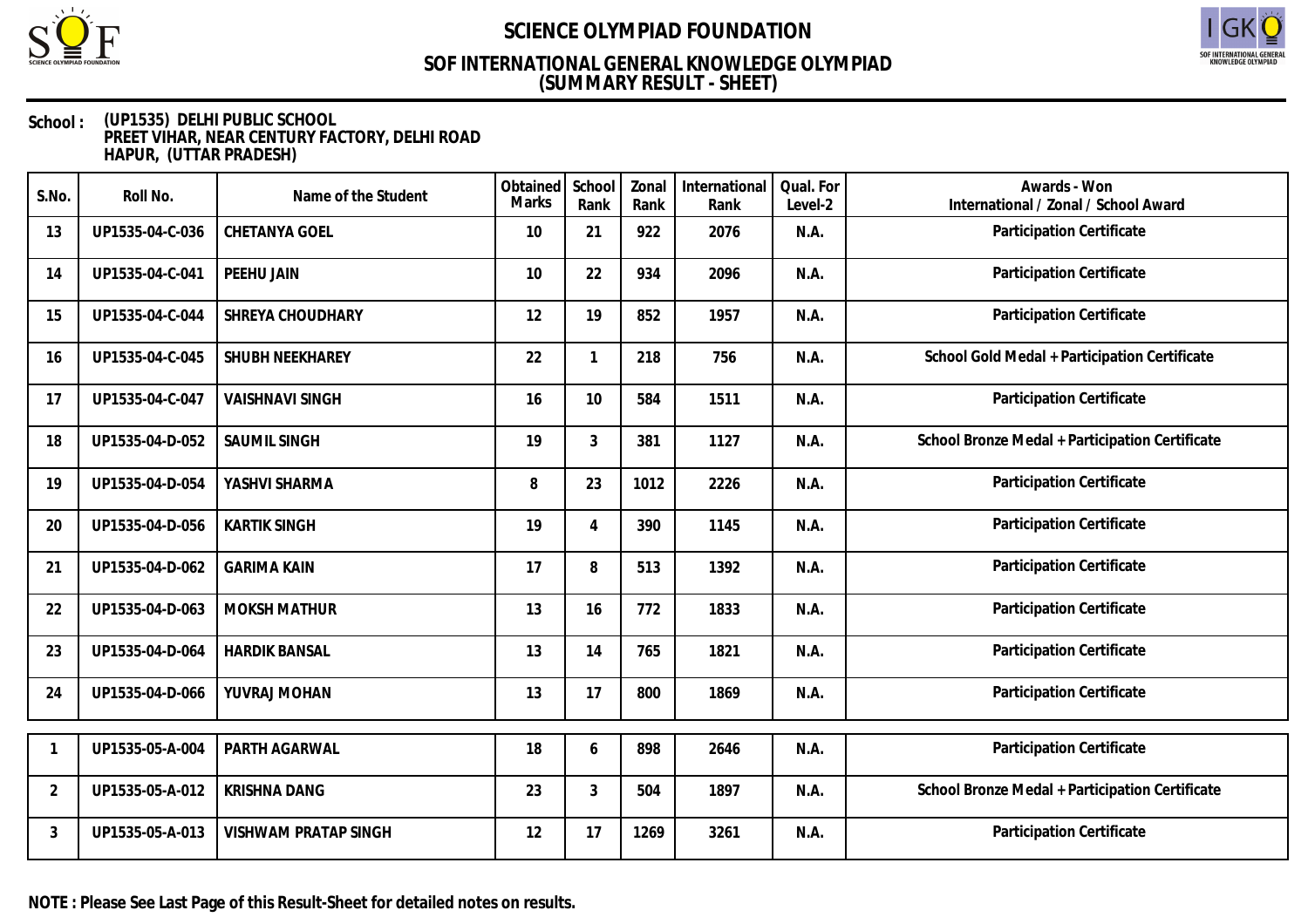

# SOF INTERNATIONAL GENERAL<br>KNOWLEDGE OLYMPIAD

### **(SUMMARY RESULT - SHEET) SOF INTERNATIONAL GENERAL KNOWLEDGE OLYMPIAD**

| S.No.          | Roll No.        | Name of the Student     | Obtained<br><b>Marks</b> | School<br>Rank | Zonal<br>Rank | International<br>Rank | Qual. For<br>Level-2 | Awards - Won<br>International / Zonal / School Award |
|----------------|-----------------|-------------------------|--------------------------|----------------|---------------|-----------------------|----------------------|------------------------------------------------------|
| 4              | UP1535-05-A-015 | ARJUN CHOUDHARY         | 17                       | 8              | 975           | 2773                  | N.A.                 | Participation Certificate                            |
| 5              | UP1535-05-A-016 | ANSH SHARMA             | 14                       | 14             | 1181          | 3109                  | N.A.                 | Participation Certificate                            |
| 6              | UP1535-05-B-019 | <b>OJAS AGARWAL</b>     | 15                       | 12             | 1134          | 3021                  | N.A.                 | <b>Participation Certificate</b>                     |
| $\overline{7}$ | UP1535-05-B-020 | <b>LAKSHYA GOEL</b>     | 12                       | 16             | 1256          | 3243                  | N.A.                 | Participation Certificate                            |
| 8              | UP1535-05-B-021 | PRABHSHEEN SINGH KALRA  | 15                       | 11             | 1104          | 2981                  | N.A.                 | Participation Certificate                            |
| 9              | UP1535-05-B-023 | YACHIKA TYAGI           | 21                       | 5              | 679           | 2247                  | N.A.                 | Participation Certificate                            |
| 10             | UP1535-05-B-025 | ANUSHKA TYAGI           | 18                       | $\overline{7}$ | 924           | 2685                  | N.A.                 | Participation Certificate                            |
| 11             | UP1535-05-C-036 | <b>JAIDEEP SHARMA</b>   | 14                       | 15             | 1185          | 3115                  | N.A.                 | Participation Certificate                            |
| 12             | UP1535-05-C-041 | <b>VEDGYA BASWAN</b>    | 25                       | $\overline{2}$ | 379           | 1609                  | N.A.                 | School Silver Medal + Participation Certificate      |
| 13             | UP1535-05-C-042 | <b>VIBHUTI KHATRI</b>   | 15                       | 13             | 1142          | 3038                  | N.A.                 | Participation Certificate                            |
| 14             | UP1535-05-D-045 | ARYAN KAUSHIK           | 16                       | 10             | 1050          | 2892                  | N.A.                 | Participation Certificate                            |
| 15             | UP1535-05-D-046 | <b>DAKSH BHASIN</b>     | 25                       | 1              | 368           | 1590                  | N.A.                 | School Gold Medal + Participation Certificate        |
| 16             | UP1535-05-D-047 | <b>JAI KARDAM</b>       | 17                       | 9              | 977           | 2775                  | N.A.                 | Participation Certificate                            |
| 17             | UP1535-05-D-055 | <b>STUTI MAHESHWARI</b> | 22                       | $\overline{4}$ | 608           | 2107                  | N.A.                 | Participation Certificate                            |
| 18             | UP1535-05-D-056 | YATHARTH GUPTA          | 3                        | 18             | 1405          | 3509                  | N.A.                 | Participation Certificate                            |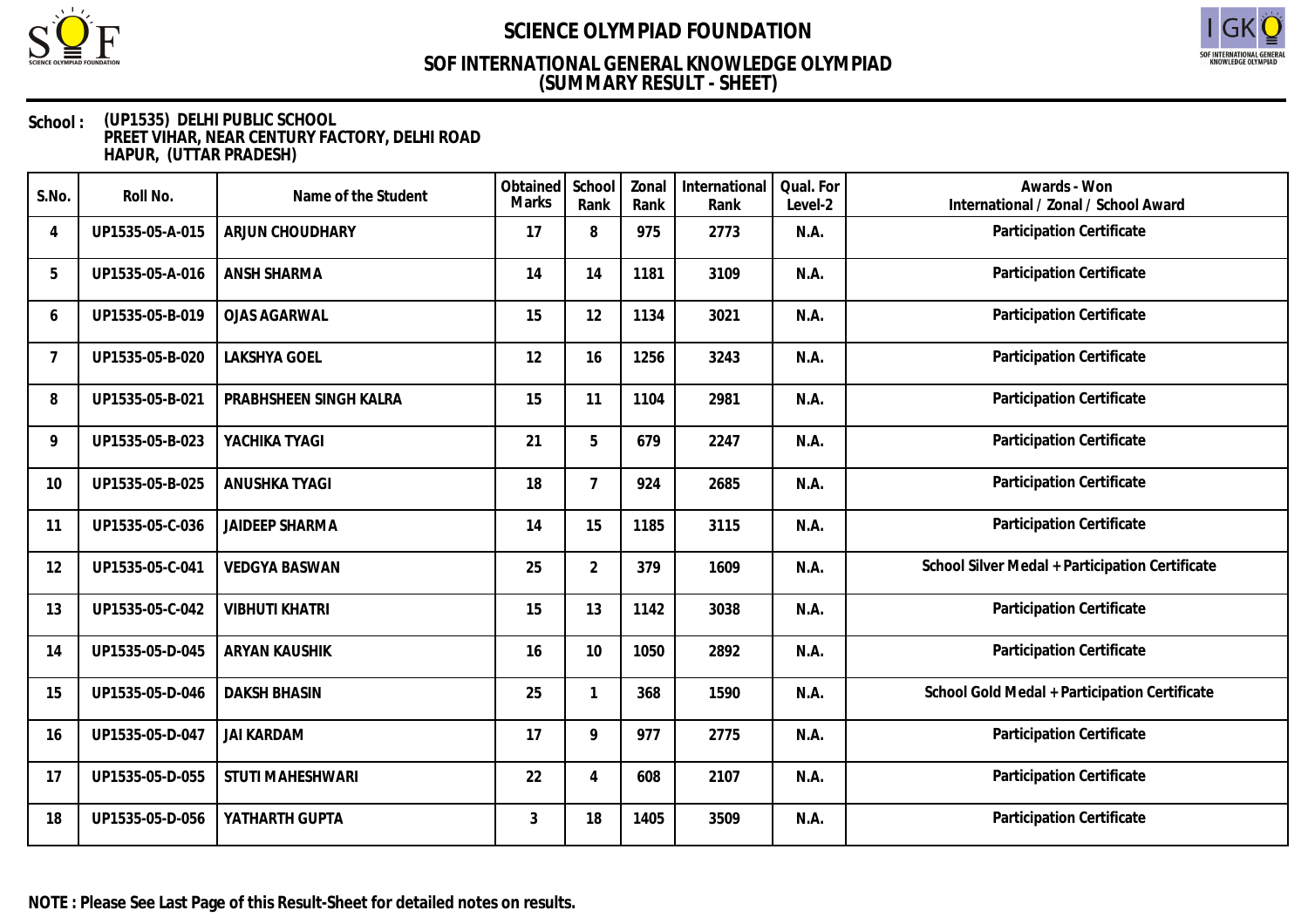

# SOF INTERNATIONAL GENERAL<br>KNOWLEDGE OLYMPIAD

## **(SUMMARY RESULT - SHEET) SOF INTERNATIONAL GENERAL KNOWLEDGE OLYMPIAD**

| S.No.          | Roll No.        | Name of the Student      | Obtained<br><b>Marks</b> | School<br>Rank | Zonal<br>Rank | International<br>Rank | Qual. For<br>Level-2 | Awards - Won<br>International / Zonal / School Award |
|----------------|-----------------|--------------------------|--------------------------|----------------|---------------|-----------------------|----------------------|------------------------------------------------------|
|                | UP1535-06-A-001 | <b>ARNAV SAGAR</b>       | 16                       | 16             | 1080          | 3125                  | N.A.                 | Participation Certificate                            |
| $\overline{2}$ | UP1535-06-A-004 | SABHYA GOEL              | 16                       | 14             | 1074          | 3115                  | N.A.                 | Participation Certificate                            |
| 3              | UP1535-06-A-006 | SIDDHIKA ANEJA           | 19                       | 11             | 860           | 2700                  | N.A.                 | Participation Certificate                            |
| 4              | UP1535-06-A-007 | <b>TEJASWANI ROHELLA</b> | 16                       | 15             | 1077          | 3122                  | N.A.                 | Participation Certificate                            |
| 5              | UP1535-06-B-011 | <b>AVISHI AGARWAL</b>    | 27                       | 3              | 350           | 1535                  | N.A.                 | School Bronze Medal + Participation Certificate      |
| 6              | UP1535-06-B-012 | SHINE SINGHAL            | 29                       | $\overline{2}$ | 269           | 1300                  | N.A.                 | School Silver Medal + Participation Certificate      |
| 7              | UP1535-06-B-016 | APAAR SINGH CHAWLA       | 11                       | 19             | 1318          | 3554                  | N.A.                 | Participation Certificate                            |
| 8              | UP1535-06-B-017 | SAKSHAM AGGARWAL         | 24                       | 5              | 492           | 1898                  | N.A.                 | <b>Participation Certificate</b>                     |
| 9              | UP1535-06-C-019 | SHAURYA KAUSHIK          | 33                       | 1              | 117           | 796                   | N.A.                 | School Gold Medal + Participation Certificate        |
| 10             | UP1535-06-C-024 | <b>TWINKLE KANSAL</b>    | 20                       | 10             | 807           | 2585                  | N.A.                 | Participation Certificate                            |
| 11             | UP1535-06-D-025 | <b>ADITRI ANAND</b>      | 23                       | $\overline{7}$ | 566           | 2069                  | N.A.                 | Participation Certificate                            |
| 12             | UP1535-06-D-030 | NAVDEEP SHARMA           | 23                       | 6              | 560           | 2058                  | N.A.                 | Participation Certificate                            |
| 13             | UP1535-06-D-034 | YASHASVI GARG            | 12                       | 18             | 1285          | 3489                  | N.A.                 | Participation Certificate                            |
| 14             | UP1535-06-D-036 | RIDDHI GOEL              | <b>ABSENT</b>            | N.A.           | N.A.          | N.A.                  | N.A.                 | N.A.                                                 |
| 15             | UP1535-06-E-038 | PRASHANT RAJPUT          | 20                       | 8              | 748           | 2488                  | N.A.                 | Participation Certificate                            |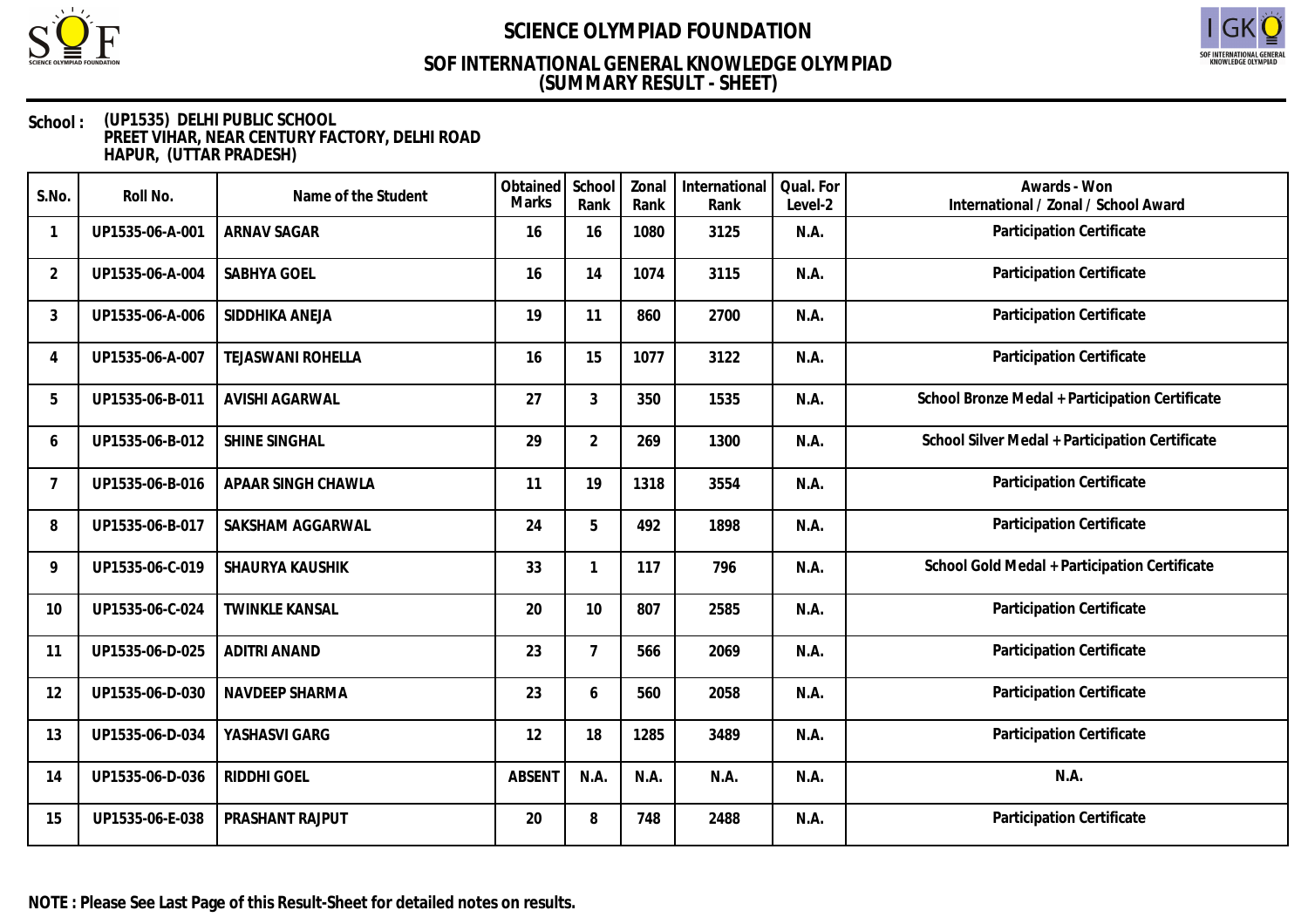

# SOF INTERNATIONAL GENERAL<br>KNOWLEDGE OLYMPIAD

### **(SUMMARY RESULT - SHEET) SOF INTERNATIONAL GENERAL KNOWLEDGE OLYMPIAD**

| S.No.          | Roll No.        | Name of the Student    | Obtained<br><b>Marks</b> | School<br>Rank | Zonal<br>Rank | International<br>Rank | Qual. For<br>Level-2 | Awards - Won<br>International / Zonal / School Award |
|----------------|-----------------|------------------------|--------------------------|----------------|---------------|-----------------------|----------------------|------------------------------------------------------|
| 16             | UP1535-06-E-041 | AAHANA AGGARWAL        | 25                       | 4              | 459           | 1796                  | N.A.                 | Participation Certificate                            |
| 17             | UP1535-06-E-044 | <b>ARYAN MEENA</b>     | 17                       | 12             | 975           | 2939                  | N.A.                 | Participation Certificate                            |
| 18             | UP1535-06-E-046 | <b>MAITREYI SINGH</b>  | 17                       | 13             | 991           | 2967                  | N.A.                 | Participation Certificate                            |
| 19             | UP1535-06-F-049 | <b>VANSH BISLA</b>     | 20                       | 9              | 765           | 2517                  | N.A.                 | Participation Certificate                            |
| 20             | UP1535-06-F-055 | ABHAY CHADHARY         | <b>ABSENT</b>            | N.A.           | N.A.          | N.A.                  | N.A.                 | N.A.                                                 |
| 21             | UP1535-06-F-060 | <b>VARDAAN SHARMA</b>  | 12                       | 17             | 1280          | 3483                  | N.A.                 | Participation Certificate                            |
|                |                 |                        |                          |                |               |                       |                      |                                                      |
|                | UP1535-07-A-001 | SANIDHYA GUPTA         | 27                       | $\overline{2}$ | 245           | 1275                  | N.A.                 | School Silver Medal + Participation Certificate      |
| $\overline{2}$ | UP1535-07-A-003 | <b>HITESH KUMAR</b>    | 19                       | 9              | 766           | 2422                  | N.A.                 | Participation Certificate                            |
| 3              | UP1535-07-B-004 | ARJUN CHOUDHARY        | 18                       | 12             | 865           | 2594                  | N.A.                 | Participation Certificate                            |
| 4              | UP1535-07-B-008 | <b>ISHAN JAIN</b>      | 34                       | $\mathbf{1}$   | 82            | 601                   | N.A.                 | School Gold Medal + Participation Certificate        |
| 5              | UP1535-07-B-009 | <b>JASMEET SODHI</b>   | 18                       | 11             | 864           | 2593                  | N.A.                 | Participation Certificate                            |
| 6              | UP1535-07-B-011 | <b>OJASVI DIVYANSH</b> | 26                       | 4              | 315           | 1438                  | N.A.                 | Participation Certificate                            |
| 7              | UP1535-07-B-014 | <b>BHUWAN SINGH</b>    | 27                       | 3              | 275           | 1333                  | N.A.                 | School Bronze Medal + Participation Certificate      |
| 8              | UP1535-07-B-015 | ASHUTOSH JINDAL        | 15                       | 17             | 1032          | 2900                  | N.A.                 | Participation Certificate                            |
| 9              | UP1535-07-C-016 | <b>GAURI AGGARWAL</b>  | 15                       | 17             | 1032          | 2900                  | N.A.                 | Participation Certificate                            |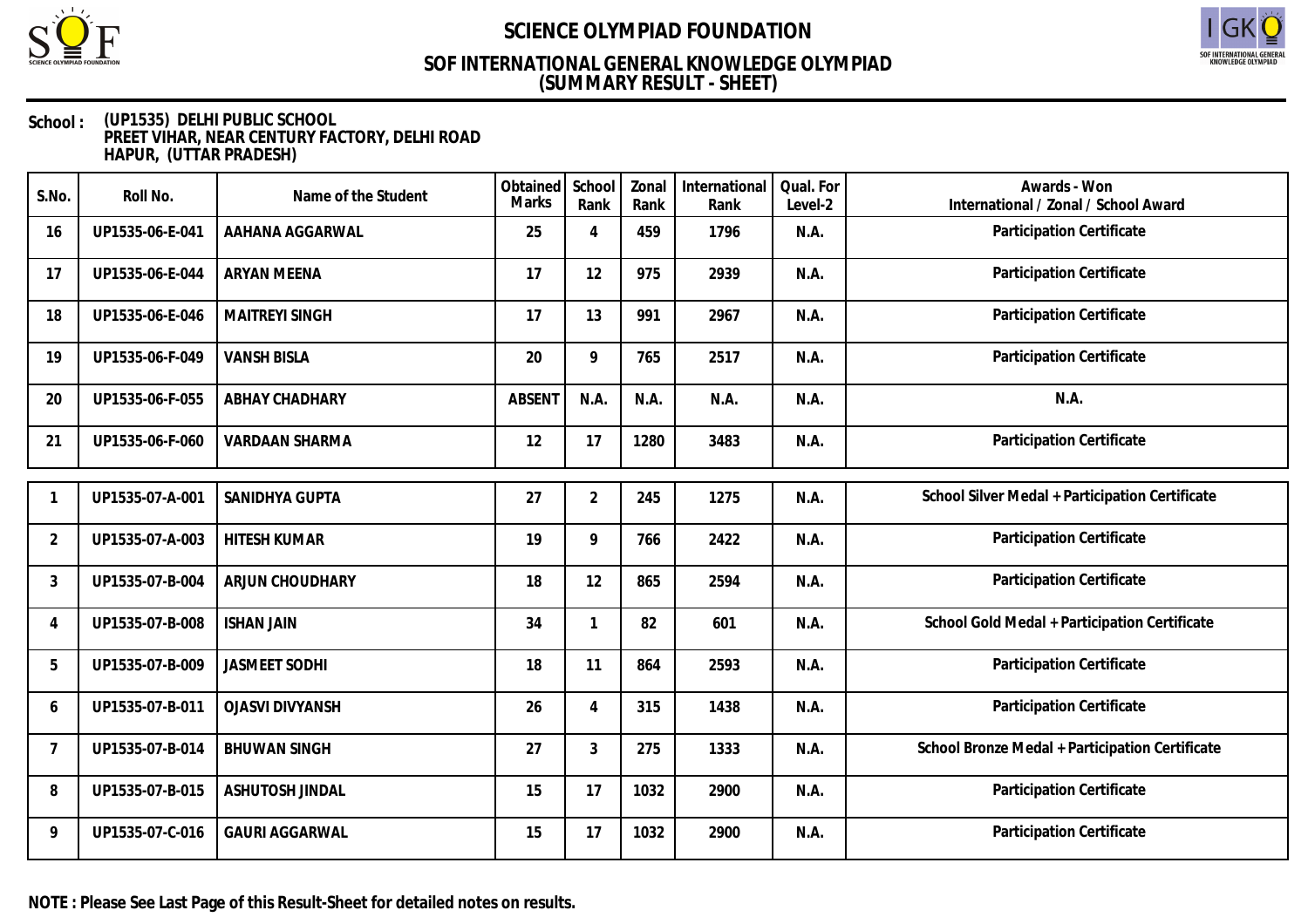

# SOF INTERNATIONAL GENERAL<br>KNOWLEDGE OLYMPIAD

## **(SUMMARY RESULT - SHEET) SOF INTERNATIONAL GENERAL KNOWLEDGE OLYMPIAD**

| S.No. | Roll No.        | Name of the Student      | Obtained<br><b>Marks</b> | School<br>Rank | Zonal<br>Rank | International<br>Rank | Qual. For<br>Level-2 | Awards - Won<br>International / Zonal / School Award |
|-------|-----------------|--------------------------|--------------------------|----------------|---------------|-----------------------|----------------------|------------------------------------------------------|
| 10    | UP1535-07-C-019 | <b>HIMANSHI GARG</b>     | 19                       | $\overline{7}$ | 743           | 2381                  | N.A.                 | Participation Certificate                            |
| 11    | UP1535-07-C-020 | KHUSHI DWIVEDI           | 12                       | 20             | 1177          | 3162                  | N.A.                 | Participation Certificate                            |
| 12    | UP1535-07-C-022 | SAMEEKSHA GUPTA          | 21                       | 5              | 614           | 2114                  | N.A.                 | Participation Certificate                            |
| 13    | UP1535-07-C-023 | PRAKRTI NIMESH           | 15                       | 16             | 1019          | 2880                  | N.A.                 | Participation Certificate                            |
| 14    | UP1535-07-C-024 | <b>AAKARSH GOEL</b>      | <b>ABSENT</b>            | N.A.           | N.A.          | N.A.                  | N.A.                 | N.A.                                                 |
| 15    | UP1535-07-C-025 | AASTHA GARG              | 8                        | 21             | 1267          | 3379                  | N.A.                 | Participation Certificate                            |
| 16    | UP1535-07-D-030 | RAUNAK CHUGH             | 16                       | 15             | 976           | 2802                  | N.A.                 | Participation Certificate                            |
| 17    | UP1535-07-D-031 | <b>NAYAB SAIFI</b>       | 13                       | 19             | 1140          | 3084                  | N.A.                 | Participation Certificate                            |
| 18    | UP1535-07-D-032 | MOKSHIT GUPTA            | 17                       | 14             | 915           | 2687                  | N.A.                 | Participation Certificate                            |
| 19    | UP1535-07-D-034 | <b>TANUSHREE SHARMA</b>  | 19                       | 8              | 754           | 2395                  | N.A.                 | Participation Certificate                            |
| 20    | UP1535-07-D-036 | UTKARSH SHARMA           | 20                       | 6              | 712           | 2305                  | N.A.                 | Participation Certificate                            |
| 21    | UP1535-07-D-037 | MOHD SAAD                | 18                       | 10             | 843           | 2557                  | N.A.                 | Participation Certificate                            |
| 22    | UP1535-07-D-038 | <b>SHASHANK TRIPATHI</b> | 15                       | 18             | 1057          | 2945                  | N.A.                 | Participation Certificate                            |
| 23    | UP1535-07-D-039 | <b>SANYA JAIN</b>        | <b>ABSENT</b>            | N.A.           | N.A.          | N.A.                  | N.A.                 | N.A.                                                 |
| 24    | UP1535-07-E-045 | <b>KUNAL PAHWA</b>       | 18                       | 13             | 868           | 2598                  | N.A.                 | Participation Certificate                            |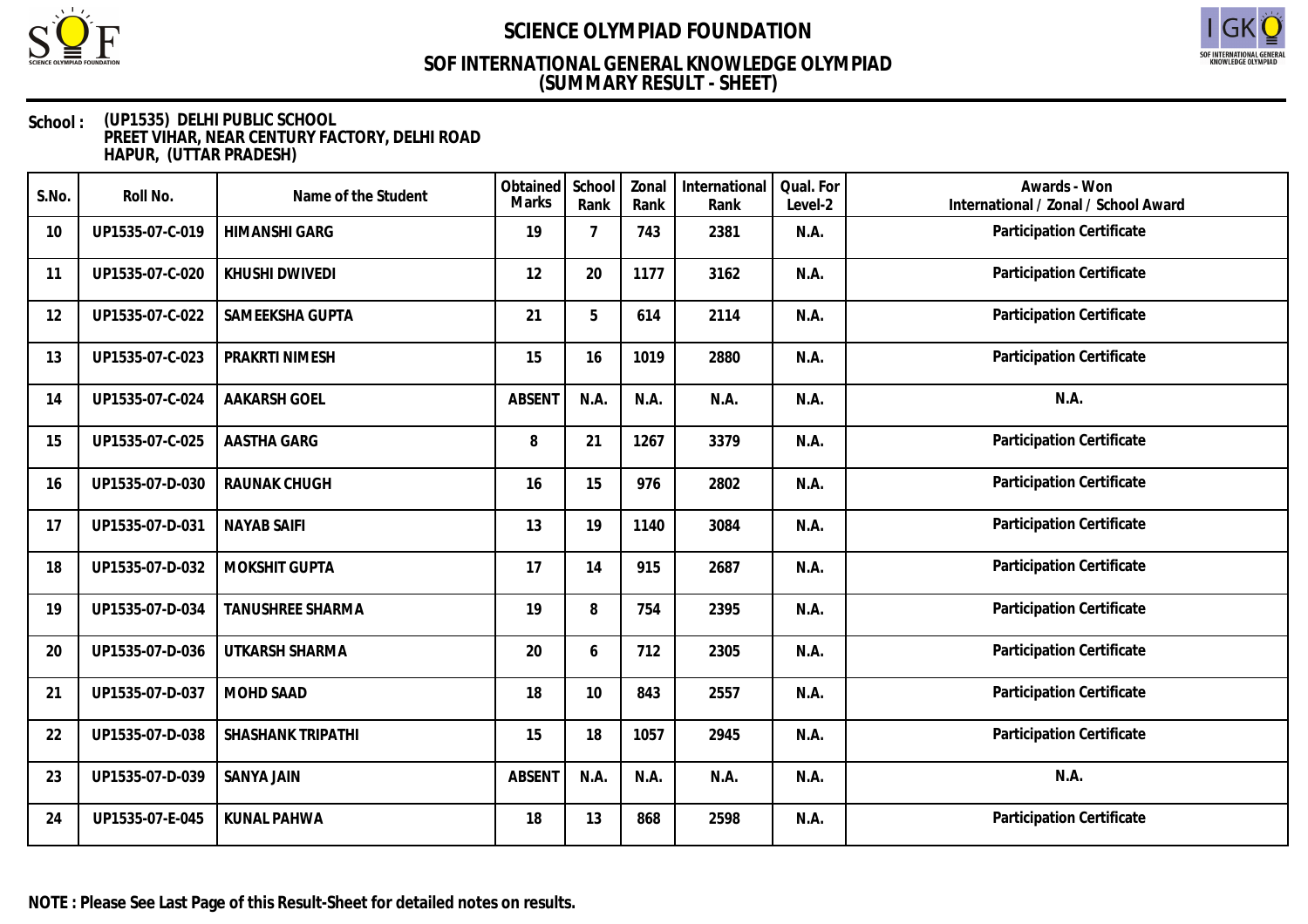

# SOF INTERNATIONAL GENERAL<br>KNOWLEDGE OLYMPIAD

## **(SUMMARY RESULT - SHEET) SOF INTERNATIONAL GENERAL KNOWLEDGE OLYMPIAD**

| S.No.          | Roll No.        | Name of the Student   | Obtained<br>Marks | School<br>Rank | Zonal<br>Rank | International<br>Rank | Qual. For<br>Level-2 | Awards - Won<br>International / Zonal / School Award |
|----------------|-----------------|-----------------------|-------------------|----------------|---------------|-----------------------|----------------------|------------------------------------------------------|
|                | UP1535-08-A-001 | <b>ADITI KUMAR</b>    | 29                | $\overline{2}$ | 220           | 1175                  | N.A.                 | School Silver Medal + Participation Certificate      |
| $\overline{2}$ | UP1535-08-A-002 | <b>JEET SINGH</b>     | 25                | 6              | 452           | 1788                  | N.A.                 | Participation Certificate                            |
| 3              | UP1535-08-A-003 | <b>RASEE SINGH</b>    | 20                | 12             | 761           | 2510                  | N.A.                 | Participation Certificate                            |
| 4              | UP1535-08-A-004 | <b>ANUSHI KANSAL</b>  | 21                | 10             | 677           | 2336                  | N.A.                 | Participation Certificate                            |
| 5              | UP1535-08-A-006 | PRAGYA GUPTA          | 23                | 9              | 556           | 2065                  | N.A.                 | Participation Certificate                            |
| 6              | UP1535-08-B-008 | <b>VAARUNI BASWAN</b> | 25                | $\overline{7}$ | 463           | 1817                  | N.A.                 | Participation Certificate                            |
| $\overline{7}$ | UP1535-08-C-013 | <b>SUHANI GUPTA</b>   | 25                | 5              | 450           | 1786                  | N.A.                 | Participation Certificate                            |
| 8              | UP1535-08-C-016 | UPDESH CHUGH          | 25                | 4              | 448           | 1783                  | N.A.                 | Participation Certificate                            |
| 9              | UP1535-08-D-018 | <b>GAURI KARDAM</b>   | 21                | 11             | 697           | 2376                  | N.A.                 | Participation Certificate                            |
| 10             | UP1535-08-E-024 | <b>MANIK DHILLU</b>   | 25                | 3              | 414           | 1714                  | N.A.                 | School Bronze Medal + Participation Certificate      |
| 11             | UP1535-08-E-025 | <b>JAISIKA SINGH</b>  | 24                | 8              | 478           | 1875                  | N.A.                 | Participation Certificate                            |
| 12             | UP1535-08-E-026 | <b>AMAN TYAGI</b>     | 18                | 13             | 879           | 2773                  | N.A.                 | Participation Certificate                            |
| 13             | UP1535-08-E-030 | <b>KRISH GOEL</b>     | 31                | $\mathbf{1}$   | 170           | 1019                  | N.A.                 | School Gold Medal + Participation Certificate        |
| 14             | UP1535-08-E-033 | <b>KARAN SINGH</b>    | 17                | 14             | 908           | 2850                  | N.A.                 | Participation Certificate                            |
|                | UP1535-09-A-001 | PRIYANSHU PRIYADARSHI | <b>ABSENT</b>     | N.A.           | N.A.          | N.A.                  | N.A.                 | N.A.                                                 |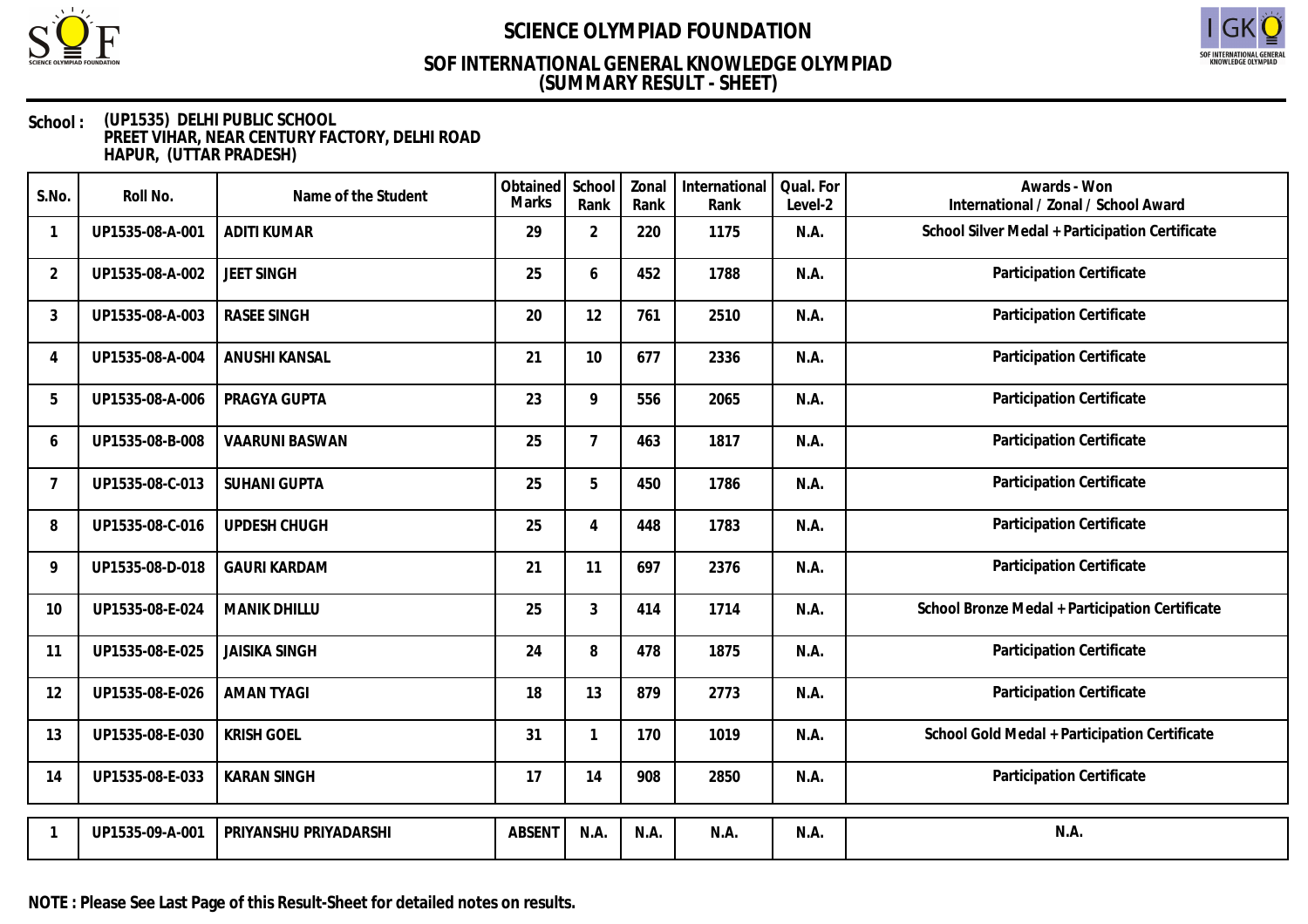

# SOF INTERNATIONAL GENERAL<br>KNOWLEDGE OLYMPIAD

## **(SUMMARY RESULT - SHEET) SOF INTERNATIONAL GENERAL KNOWLEDGE OLYMPIAD**

| S.No.          | Roll No.        | Name of the Student       | Obtained<br>Marks | School<br>Rank | Zonal<br>Rank | International<br>Rank | Qual. For<br>Level-2 | Awards - Won<br>International / Zonal / School Award |
|----------------|-----------------|---------------------------|-------------------|----------------|---------------|-----------------------|----------------------|------------------------------------------------------|
| $\overline{2}$ | UP1535-09-A-003 | <b>ANANT PRATAP SINGH</b> | <b>ABSENT</b>     | N.A.           | N.A.          | N.A.                  | N.A.                 | N.A.                                                 |
| 3              | UP1535-09-B-005 | AADITYA SAGAR             | 30                | $\overline{2}$ | 121           | 920                   | N.A.                 | School Silver Medal + Participation Certificate      |
| 4              | UP1535-09-B-006 | SANSKRITI GOEL            | 17                | 9              | 720           | 2553                  | N.A.                 | Participation Certificate                            |
| 5              | UP1535-09-B-007 | <b>DIVYA MITTAL</b>       | <b>ABSENT</b>     | N.A.           | N.A.          | N.A.                  | N.A.                 | N.A.                                                 |
| 6              | UP1535-09-B-008 | PRIYANSHU TEOTIA          | 24                | 5              | 293           | 1574                  | N.A.                 | Participation Certificate                            |
| $\overline{7}$ | UP1535-09-B-010 | CHARVI GUPTA              | <b>ABSENT</b>     | N.A.           | N.A.          | N.A.                  | N.A.                 | N.A.                                                 |
| 8              | UP1535-09-B-015 | <b>NIKHIL BAISLA</b>      | 20                | 8              | 514           | 2125                  | N.A.                 | Participation Certificate                            |
| 9              | UP1535-09-C-022 | <b>VASU BANSAL</b>        | 24                | 6              | 294           | 1575                  | N.A.                 | Participation Certificate                            |
| 10             | UP1535-09-C-024 | <b>VIPUL KAUSHIK</b>      | 14                | 10             | 848           | 2799                  | N.A.                 | Participation Certificate                            |
| 11             | UP1535-09-D-028 | MANYA SHARMA              | 24                | 7              | 322           | 1625                  | N.A.                 | Participation Certificate                            |
| 12             | UP1535-09-D-030 | <b>SARANSH GUPTA</b>      | 29                | 4              | 141           | 1016                  | N.A.                 | Participation Certificate                            |
| 13             | UP1535-09-E-031 | <b>DHRUV TYAGI</b>        | <b>ABSENT</b>     | N.A.           | N.A.          | N.A.                  | N.A.                 | N.A.                                                 |
| 14             | UP1535-09-E-035 | <b>RISHI BHUSHAN</b>      | 30                | 3              | 124           | 939                   | N.A.                 | School Bronze Medal + Participation Certificate      |
| 15             | UP1535-09-E-037 | <b>UTKARSH DABBAS</b>     | 30                | $\overline{2}$ | 121           | 920                   | N.A.                 | School Silver Medal + Participation Certificate      |
| 16             | UP1535-09-E-038 | <b>EISHAAN KHATRI</b>     | 35                |                | 45            | 502                   | N.A.                 | School Gold Medal + Participation Certificate        |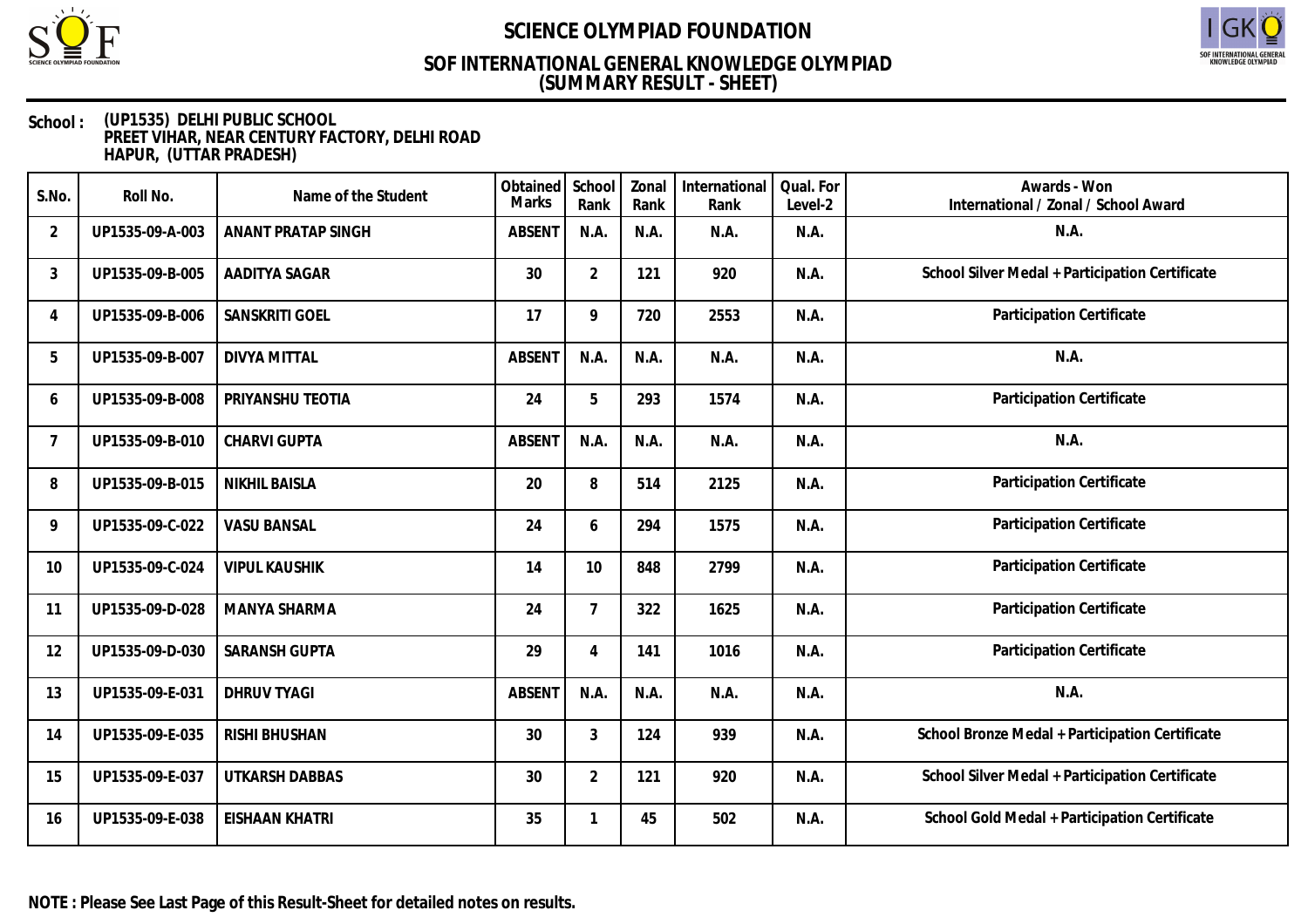

# SOF INTERNATIONAL GENERAL<br>KNOWLEDGE OLYMPIAD

## **(SUMMARY RESULT - SHEET) SOF INTERNATIONAL GENERAL KNOWLEDGE OLYMPIAD**

| S.No.          | Roll No.        | Name of the Student     | Obtained<br><b>Marks</b> | School<br>Rank | Zonal<br>Rank | International<br>Rank | Qual. For<br>Level-2 | Awards - Won<br>International / Zonal / School Award |
|----------------|-----------------|-------------------------|--------------------------|----------------|---------------|-----------------------|----------------------|------------------------------------------------------|
| 17             | UP1535-09-E-040 | <b>ARYAN TYAGI</b>      | 30                       | $\overline{2}$ | 121           | 920                   | N.A.                 | School Silver Medal + Participation Certificate      |
|                | UP1535-10-A-001 | ROUNAK SODHI            | 25                       | 5              | 249           | 1312                  | N.A.                 | Participation Certificate                            |
| $\overline{2}$ | UP1535-10-A-004 | <b>VANSHAJ GUPTA</b>    | 27                       | $\overline{2}$ | 167           | 1073                  | N.A.                 | School Silver Medal + Participation Certificate      |
| 3              | UP1535-10-C-008 | <b>TUSHAR GUPTA</b>     | 26                       | 4              | 216           | 1209                  | N.A.                 | Participation Certificate                            |
| 4              | UP1535-10-C-009 | ARYAN GARG              | 32                       | 1              | 56            | 600                   | N.A.                 | School Gold Medal + Participation Certificate        |
| 5              | UP1535-10-D-012 | <b>SNEHA</b>            | 22                       | $\overline{7}$ | 373           | 1671                  | N.A.                 | Participation Certificate                            |
| 6              | UP1535-10-D-013 | ANUSHREE GUPTA          | 21                       | 9              | 426           | 1826                  | N.A.                 | Participation Certificate                            |
| $\overline{7}$ | UP1535-10-D-014 | CHESHTHA NIRWAN         | 24                       | 6              | 296           | 1445                  | N.A.                 | Participation Certificate                            |
| 8              | UP1535-10-D-015 | MITUSHI AGARWAL         | 26                       | 3              | 201           | 1181                  | N.A.                 | School Bronze Medal + Participation Certificate      |
| 9              | UP1535-10-D-018 | ANSHIKA SINGHAL         | 20                       | 10             | 463           | 1910                  | N.A.                 | Participation Certificate                            |
| 10             | UP1535-10-E-020 | ANSH SHARMA             | 18                       | 11             | 553           | 2156                  | N.A.                 | Participation Certificate                            |
| 11             | UP1535-10-E-021 | <b>NAMAN BATRA</b>      | 21                       | 8              | 421           | 1811                  | N.A.                 | Participation Certificate                            |
| 12             | UP1535-10-E-023 | <b>KLI AGARWAL</b>      | 27                       | $\overline{2}$ | 167           | 1073                  | N.A.                 | School Silver Medal + Participation Certificate      |
| 13             | UP1535-10-E-025 | YASHANK KUMAR           | 16                       | 12             | 623           | 2339                  | N.A.                 | Participation Certificate                            |
| 14             | UP1535-10-E-026 | <b>VANSHIKA AGARWAL</b> | 27                       | $\overline{2}$ | 167           | 1073                  | N.A.                 | School Silver Medal + Participation Certificate      |